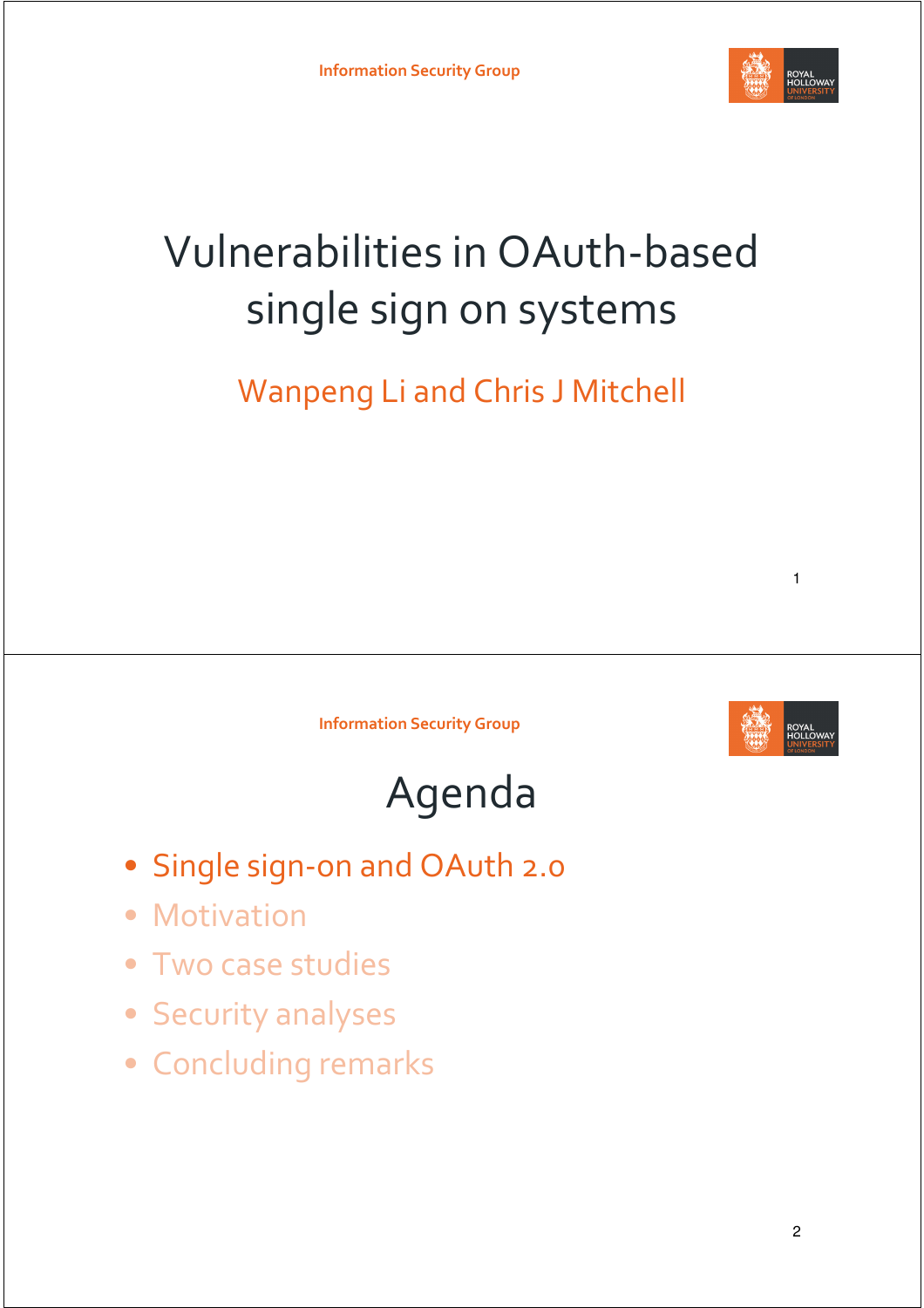

# Single sign on (SSO)

- An Internet single sign on (SSO) system allows a user to log in to multiple web sites with just one authentication.
- Increasingly widely used, e.g. in form of
	- Facebook Connect (Oauth 2.0);
	- Google (formerly OpenID and now OpenID Connect).

**Information Security Group**



## Terminology

- **Identity Provider (IdP)** authenticates user and vouches for **User** identity to …
- **Relying Parties (RPs)**, which rely on IdP and provide online services to …
- **Users**, who employ …
- **User Agents (UAs)** (typically web browsers), to interact with RPs.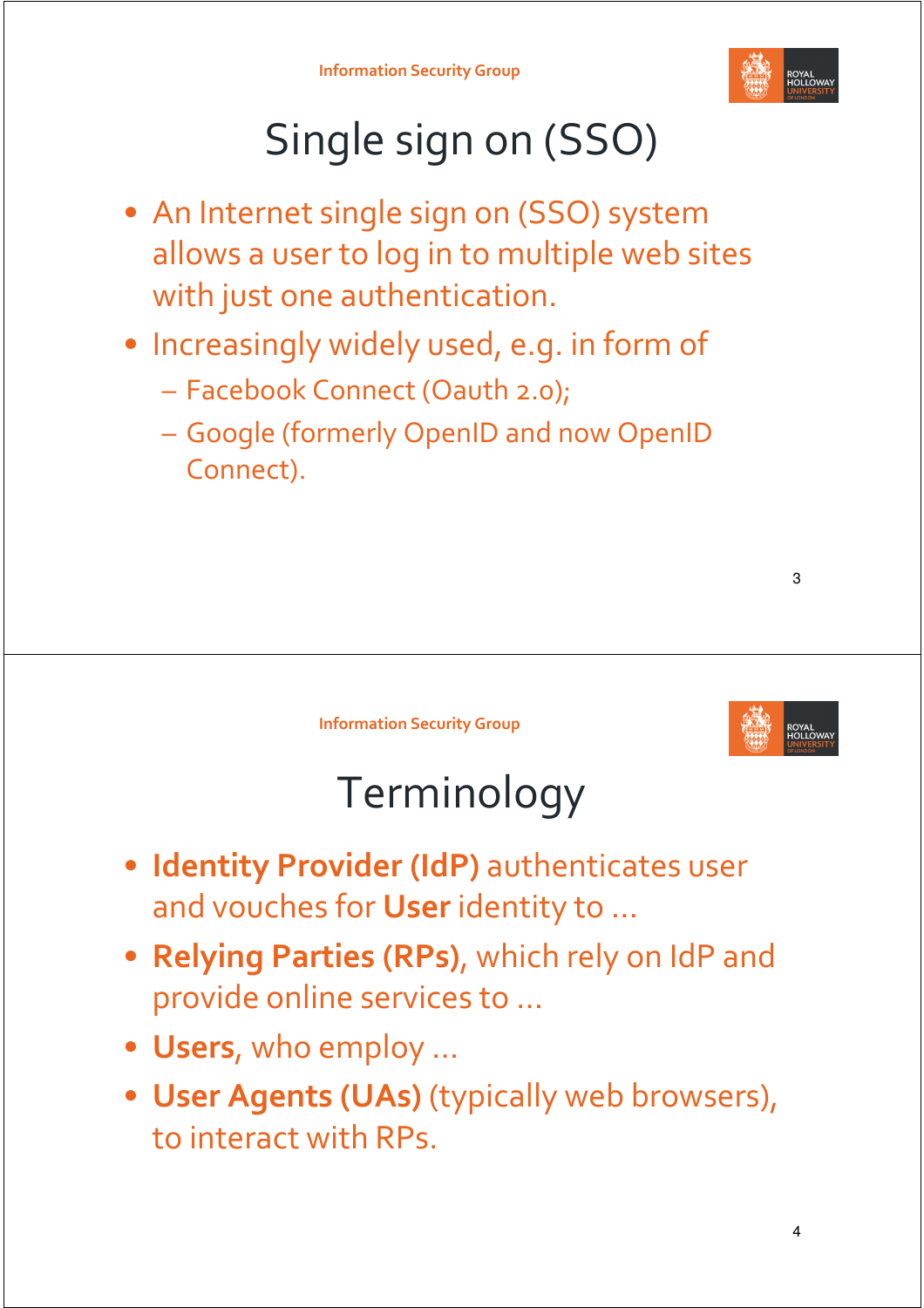

## OAuth 2.0

- OAuth 2.0, published in 2012 (RFC 6819) is being widely used as the basis of SSO services, e.g. for *Facebook Connect*.
- It is also being very widely used for SSO by a wide range of popular IdPs in China.
- Issues with use of OAuth 2.0 by Facebook and others have already been identified.
- This motivated study of security of Chinese implementations.

**Information Security Group**



6

# OAuth design goals

- Original goal of OAuth (1.0 & 2.0) not SSO.
- OAuth allows a *Client* application to access information (belonging to a *Resource Owner*) held by a *Resource Server*, without knowing the *Resource Owner*'s credentials.
- Also requires an *Authorisation Server*, which, after authenticating the *Resource Owner*, issues an *access token* to the *Client*, which sends it to the *Resource Server* to get access.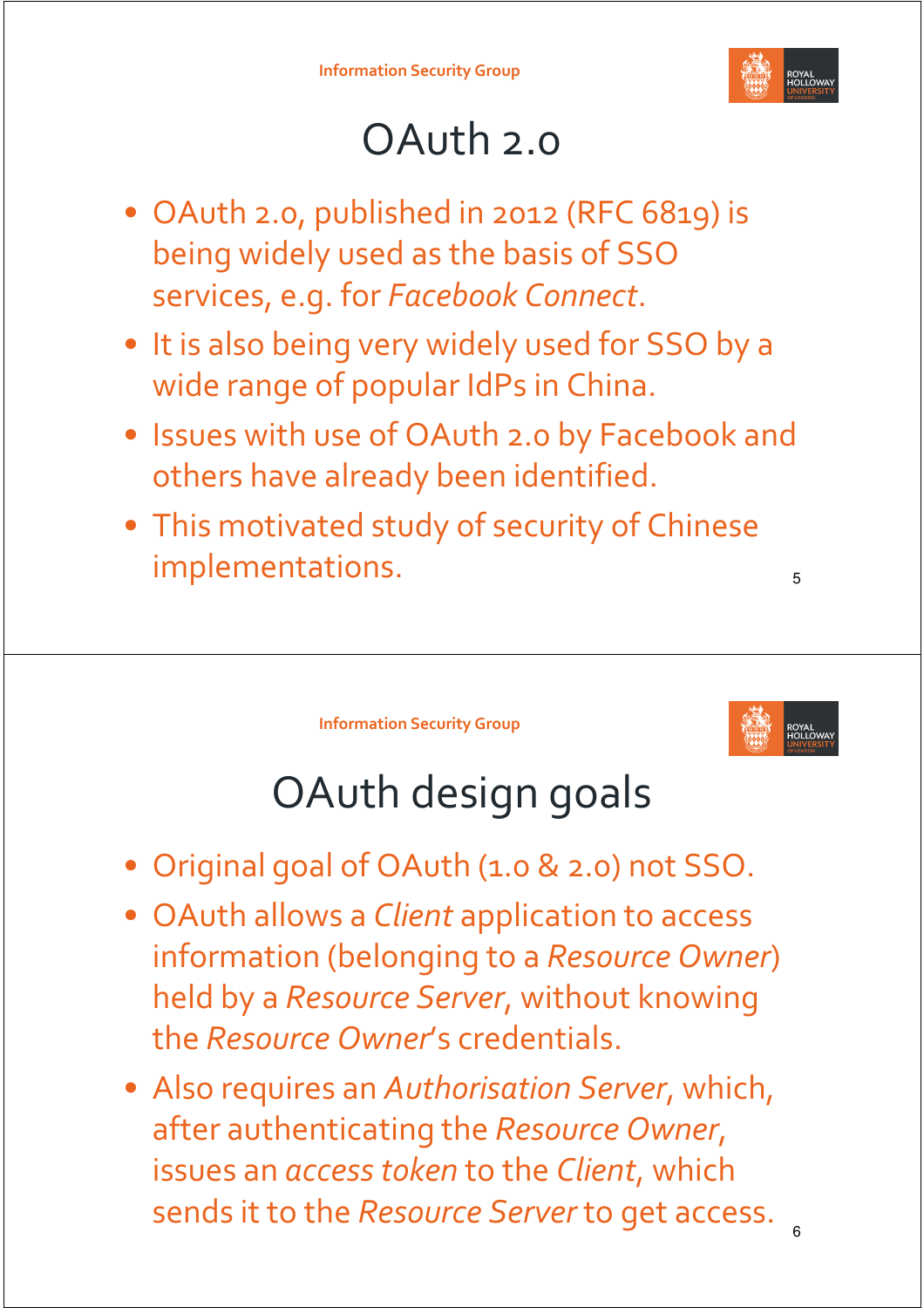

#### Use for SSO

- When used to support SSO:
	- **IdP** = Resource Server + Authorisation Server;
	- $-$  **Client** = RP;
	- **User** = Resource Owner;
	- **UA** = web browser.
- Access token used to provide SSO service.
- Of the 4 ways to get access tokens, we focus on **Authorisation Code Grant**.





7

#### OAuth 2.0/SSO – data flows

- 1. User clicks button on RP website, and UA sends HTTP request to RP.
- 2. RP sends OAuth 2.0 *authorisation request* to UA, optionally including *state* variable (used to maintain state between request and response).
- 3. UA redirects request to IdP.
- 4. If necessary, IdP authenticates User.
- 5. IdP generates *authorisation response* containing *code* (an authorisation code), and the *state* value, and sends it to UA.
- 6. UA redirects response to RP.
- 7. RP sends *access token request* to IdP (directly) containing *code* and *client\_secret* (shared by IdP and RP).
- 8. IdP checks request values and responds to RP with *access token*.
- 9. RP uses *access token* to retrieve user attributes (specifically the IdP user identifier) from IdP.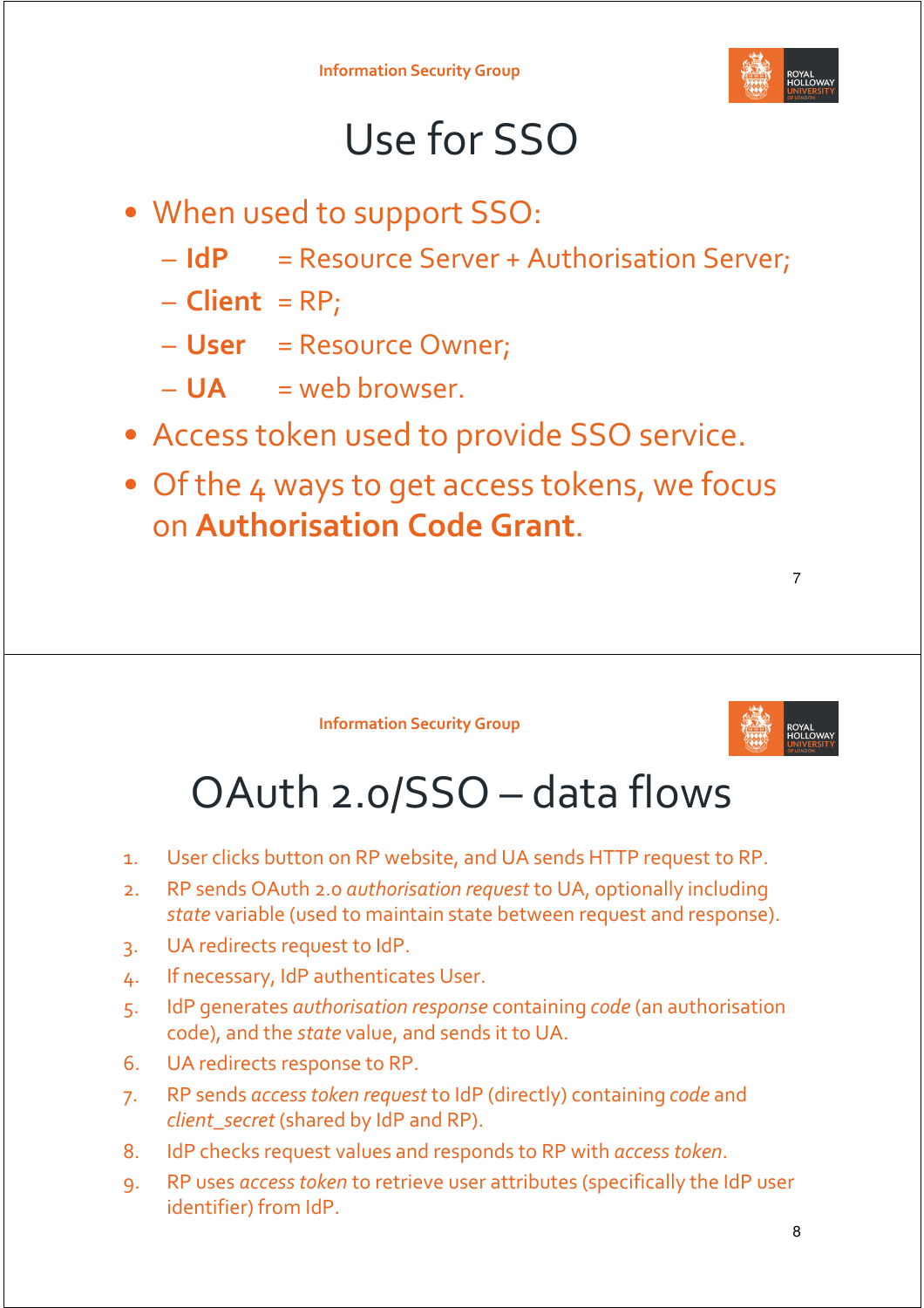

## OAuth 2.0 – identity federation I

- OAuth 2.0 specs do not provide a standardised approach to identity federation.
- Not surprising given OAuth 2.0 not really designed for SSO.
- Commonly used (ad hoc) means of federation involves RP binding the user-RP account with the user-IdP account, using the unique user ID generated by the IdP.
- The IdP account ID is fetched from the IdP in step 9 of previous slide.

**Information Security Group**



9

#### OAuth 2.0 – identity federation II

- After receiving the access token (step 8), RP retrieves the user-IdP account ID.
- RP then binds user-RP account ID to user-IdP account ID.
- One method of achieving binding is:
	- user initiates binding after logging in to RP;
	- user required to log in to IdP;
	- user grants permission for binding;
	- RP completes binding process.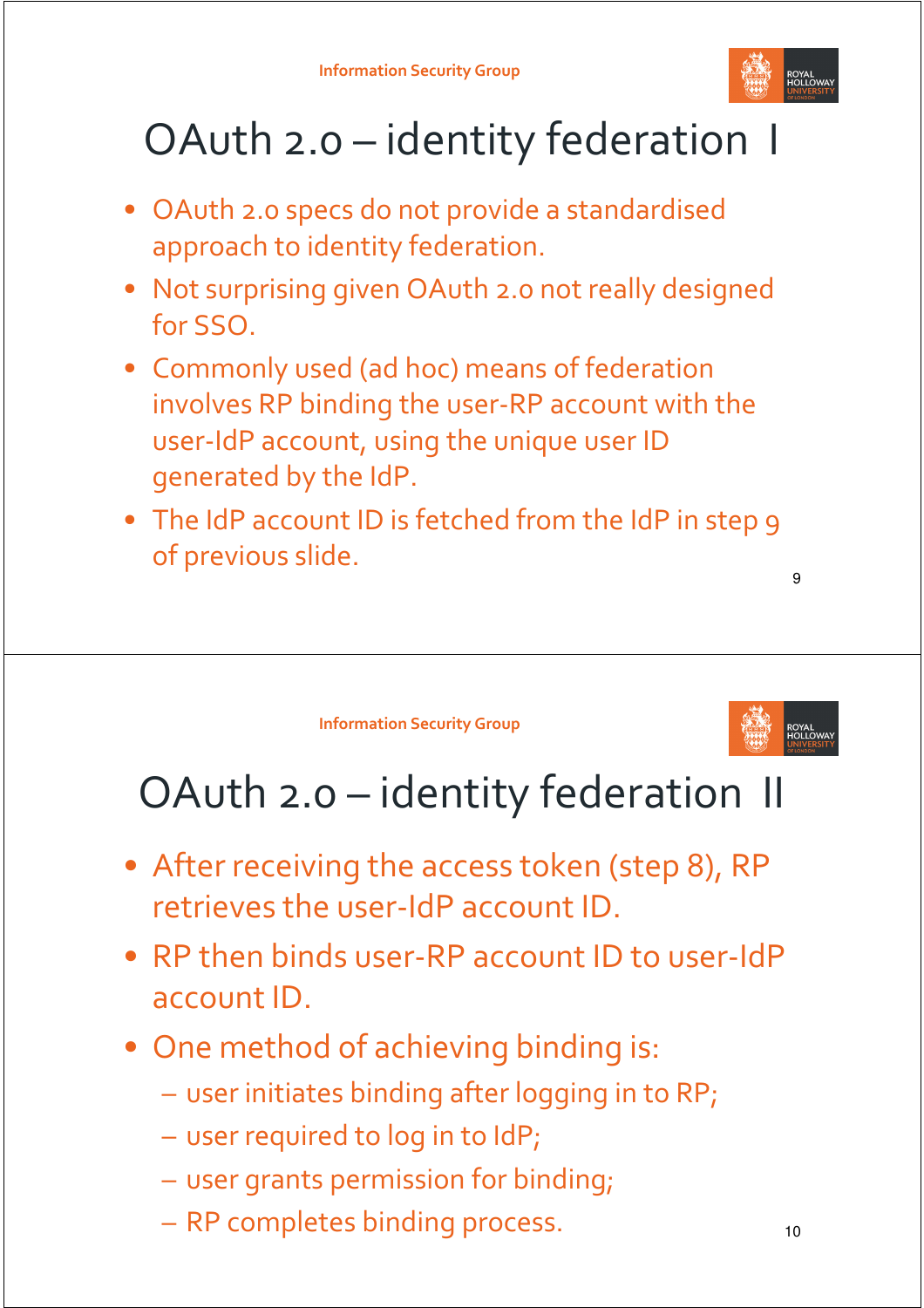

# Agenda

- Single sign-on and OAuth 2.0
- Motivation
- Two case studies
- Security analyses
- Concluding remarks



**Information Security Group**



#### Wide use

- In the relatively short time since OAuth 2.0 specifications published, it has become widely used as basis for SSO (e.g. by Facebook).
- Particularly big uptake in China:
	- some Chinese language RPs support as many as eight (OAuth-based) IdPs;
	- at least ten major websites offer Oauth 2.0-based IdP services.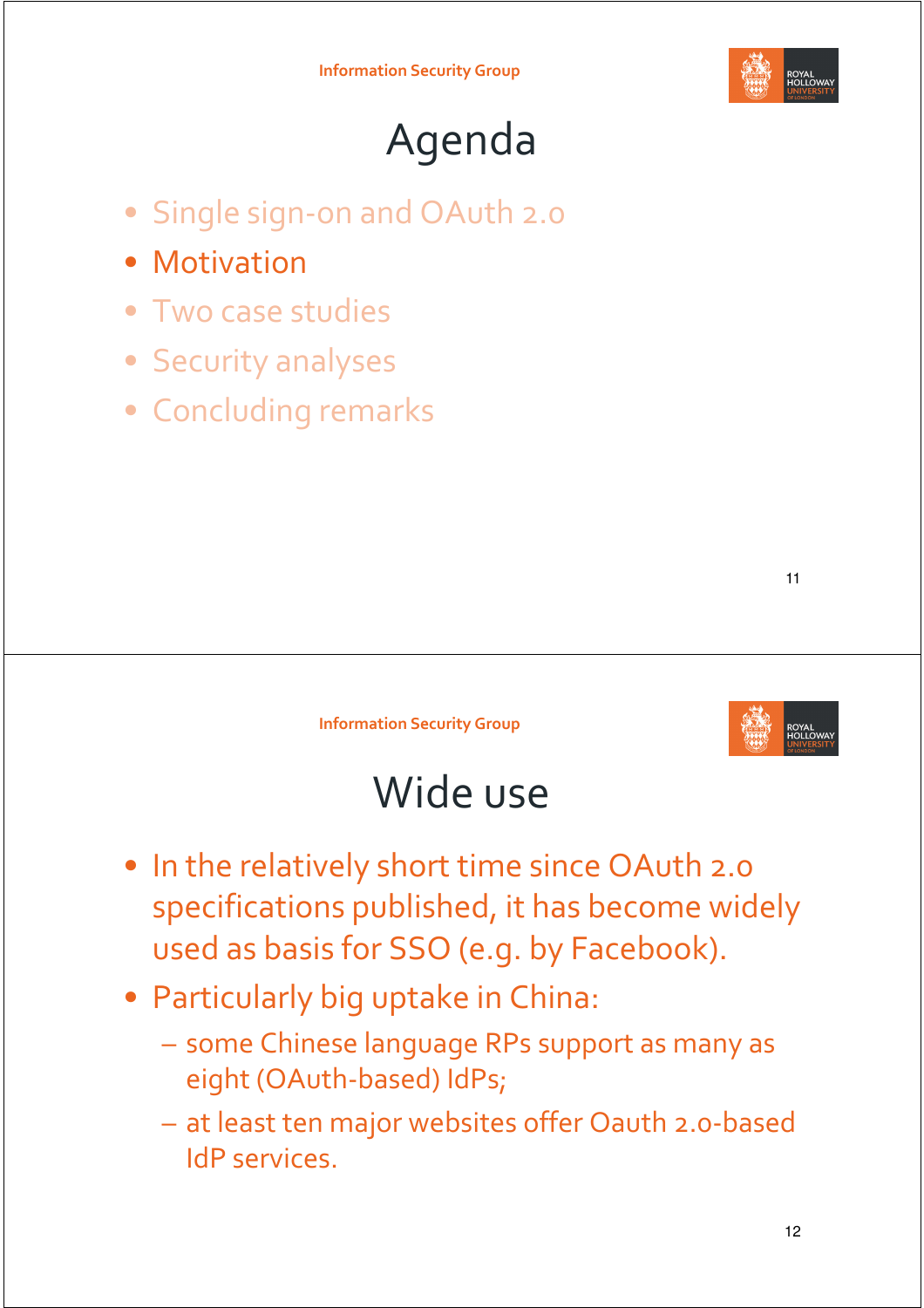

#### Known issues

- OAuth 2.0 has been critically examined by a number of authors.
	- Frostig & Slack (2011) found a Cross-Site Request Forgery (XSRF) attack in the *Implicit Grant* flow of OAuth 2.0.
	- Wang, Chen & Wang (2012) found a logic flaw in a range of SSO implementations.
	- Sun & Beznosov (2012) found flaws in OAuth 2.0 implementations.
- However, no published studies of real-life security of Chinese-language sites, despite large numbers and wide use of OAuth 2.0.

**Information Security Group**



#### Attack countermeasures

- OAuth 2.0 specifications recommend use of *state* parameter in authorisation request & response to protect against XSRF attacks.
- For it to work *state* must be non-guessable.
- Otherwise attacker could include guessed value in a XSRF-generated fraudulent authorisation response.
- We observed that many real-world RPs either omit *state* or use it incorrectly. The state of  $\frac{14}{14}$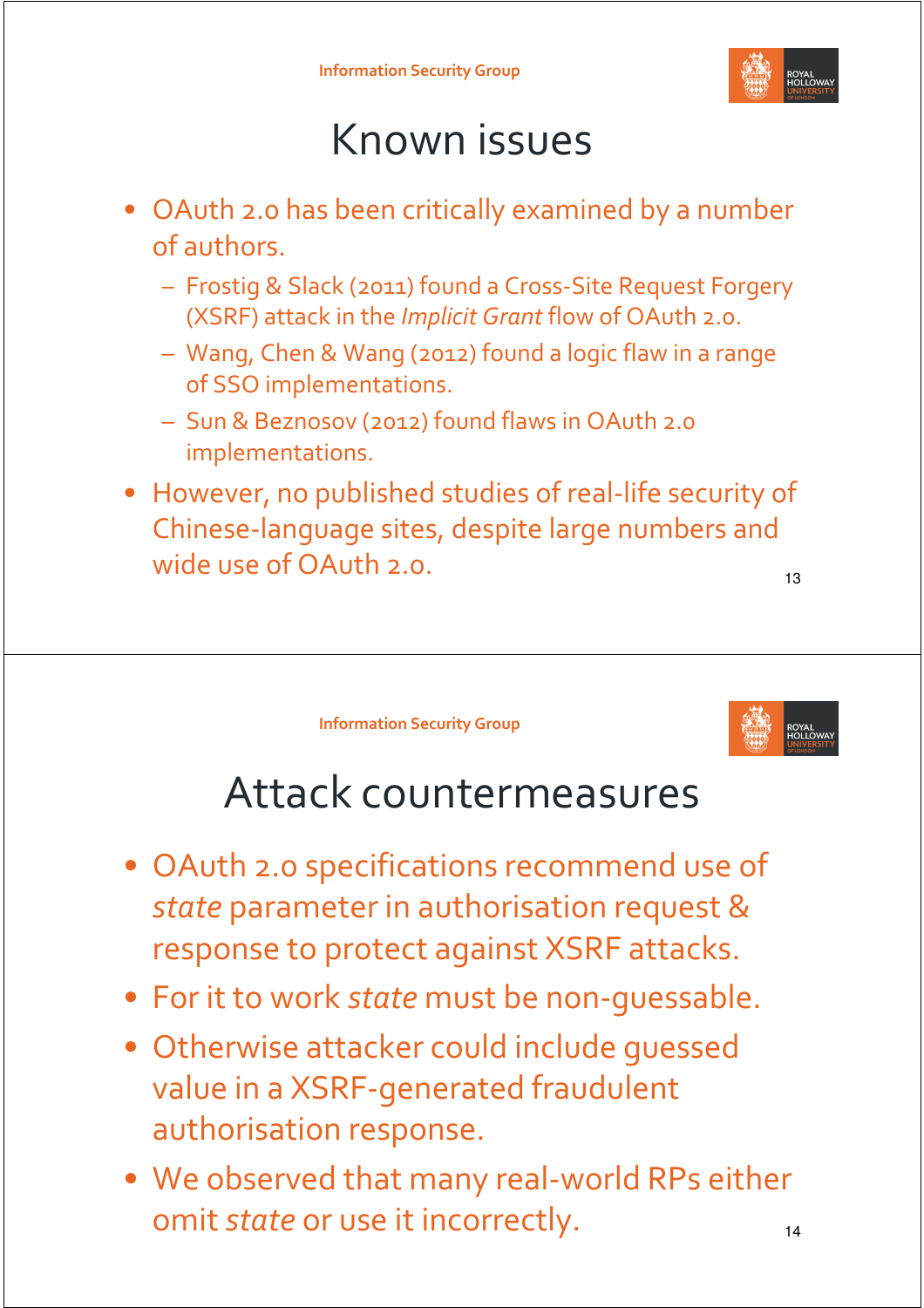

# Scope of attacks

- New attacks we have discovered are more powerful than previously known attacks.
- Attacks using XSRFs enable false identity federations, so that an attacker can log in at will to victim accounts.
- Attacks do not require victim cooperation (except to visit a malicious website at some point prior to attempting a federation).



**Information Security Group**





- Single sign-on and OAuth 2.0
- Motivation
- Two case studies
- Security analyses
- Concluding remarks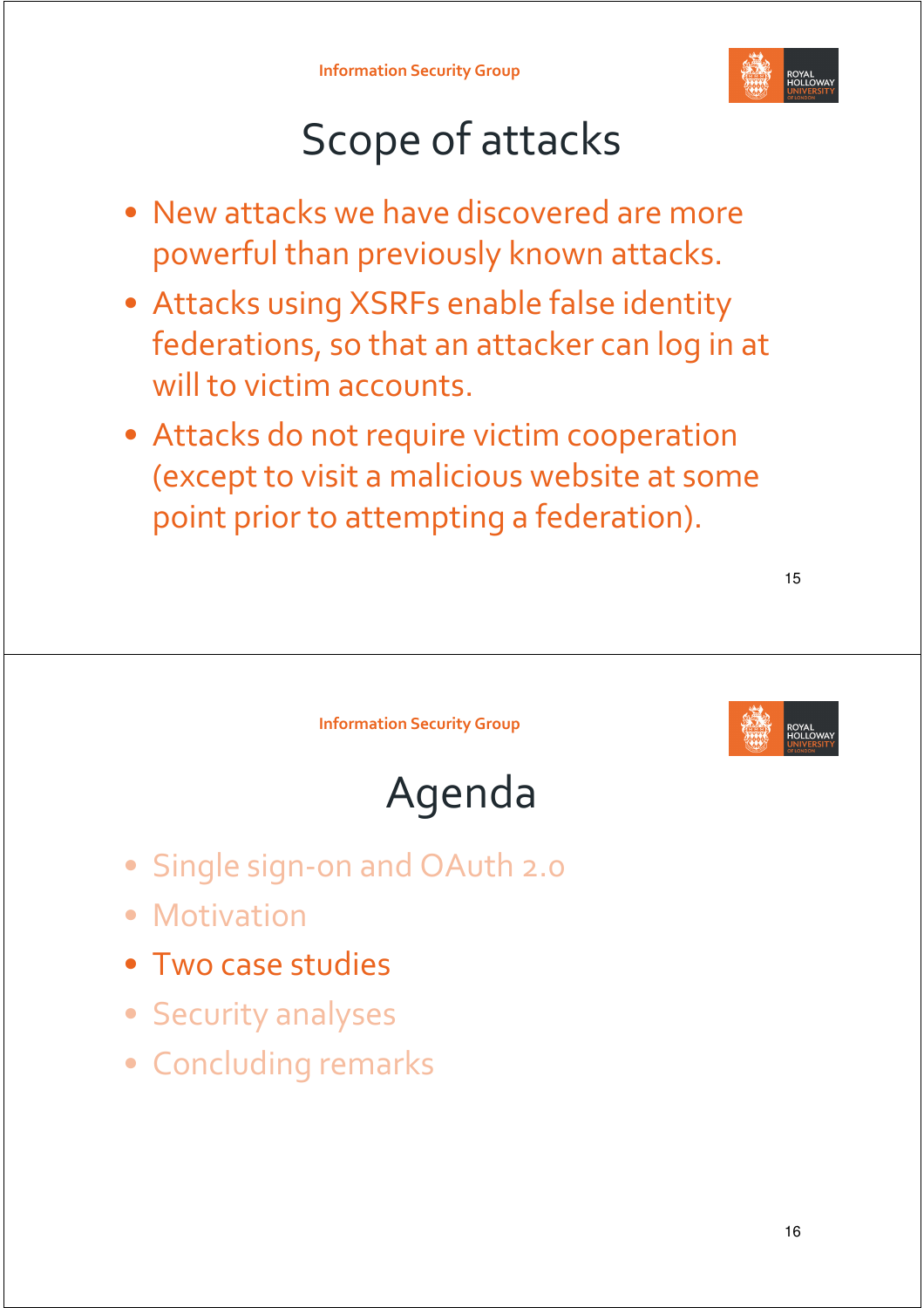

# General approach

- Investigated properties of range of real-world implementations of OAuth 2.0-based SSO.
- Looked at browser-relayed messages (BRMs) between RPs and IdPs.
- Used Fiddler (open source tool) to capture BRMs, and developed Java parser for BRMs.
- Focussed on attacks on the identity federation 'binding' process.

**Information Security Group**



## Scope of study

- We looked at 60 Chinese RPs supporting federation-based SSO using OAuth 2.0.
- Of these 14 did not support the vulnerable binding method.
- Of the remaining 46, a total of 21 (i.e. **nearly half**) were found to be vulnerable to XSRFbased false binding attacks.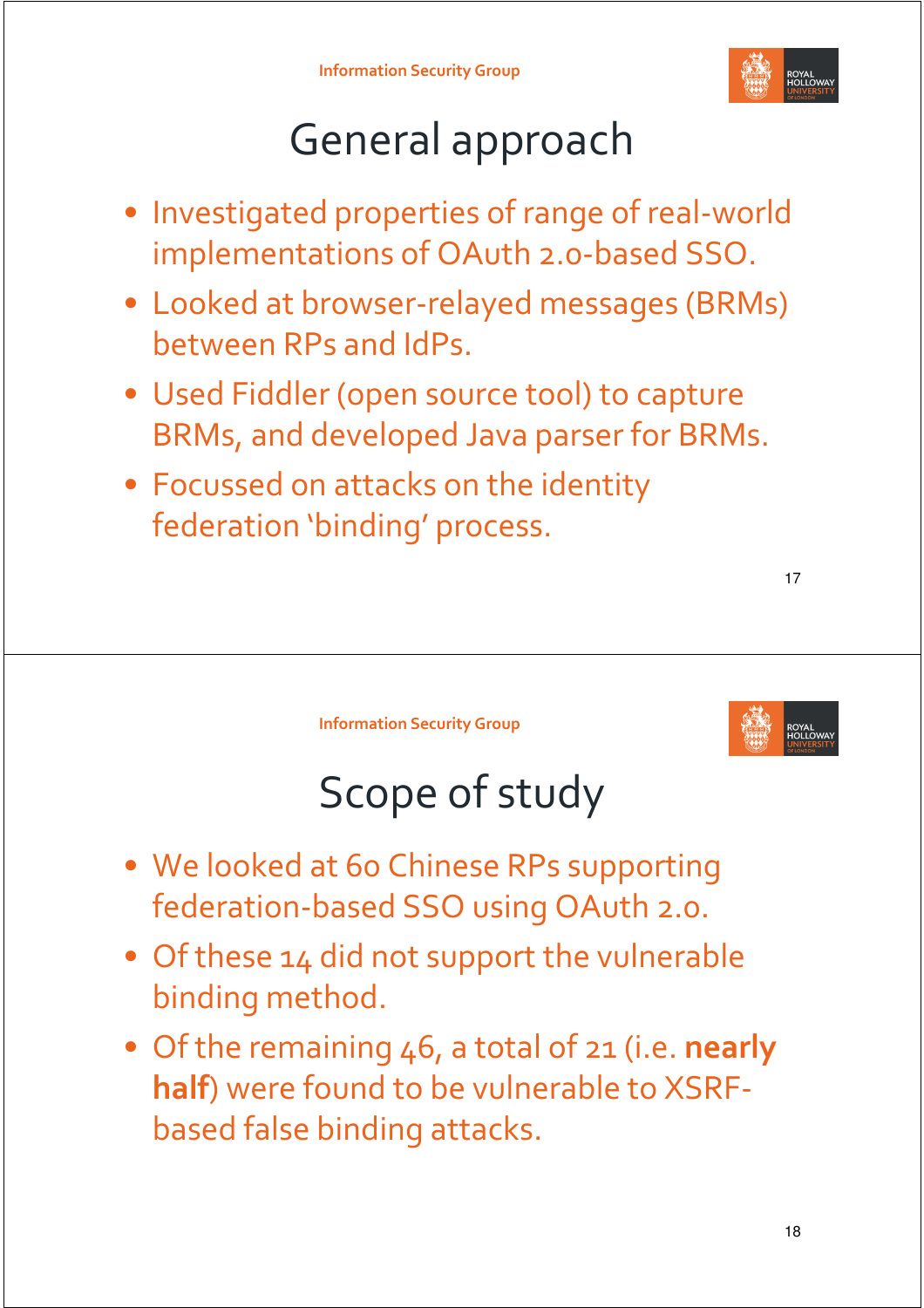

## Renren Network

- Renren is a social networking site with 320 million users – the 'Facebook of China'.
- It supports several OAuth 2.0-based IdPs for SSO, including Baidu and China Mobile (both major sites).
- We examined federation interactions between Renren and both Baidu and China Mobile.

| ۰.<br>×<br>×<br>۰. |
|--------------------|
|                    |

**Information Security Group**



# Ctrip

- Ctrip is a China-focused travel agency with 60 million members.
- Ctrip supports eight Oauth 2.0-based SSO IdPs, including Renren, Wangyi, Taobao, MSN and Sina.
- We looked at federation interactions between Ctrip and Renren.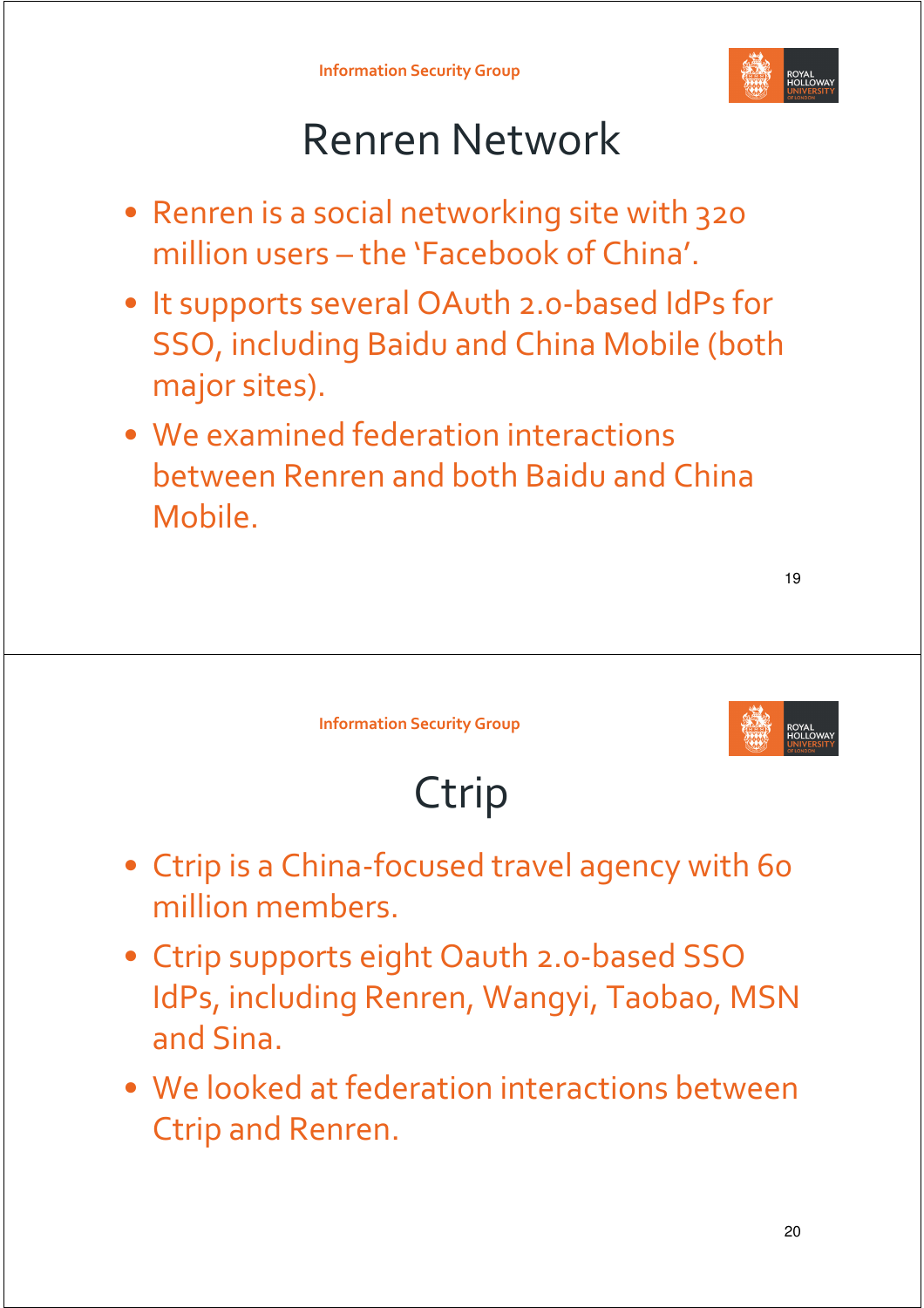

## Agenda

- Single sign-on and OAuth 2.0
- Motivation
- Two case studies
- Security analyses
- Concluding remarks

#### **Information Security Group**



#### Renren-Baidu binding attack I

- Suppose user logged in to Renren (RP) wants to bind Renren account to Baidu (IdP) account.
- Renren generates an *auth request* and redirects UA (user browser) to Baidu.
- Renren does not include *state* in *auth request*, i.e. no means of binding the *auth request* to the subsequent *auth response*.
- After authenticating the user, Baidu returns an *auth response* containing *code* (via the UA) – the UA adds cookies containing session ID.
- Renren uses *code* to get *access token* from Baidu, and then uses the *access token* to retrieve the Baidu account ID.
- Finally Renren binds its account ID to the Baidu account ID. <sup>22</sup>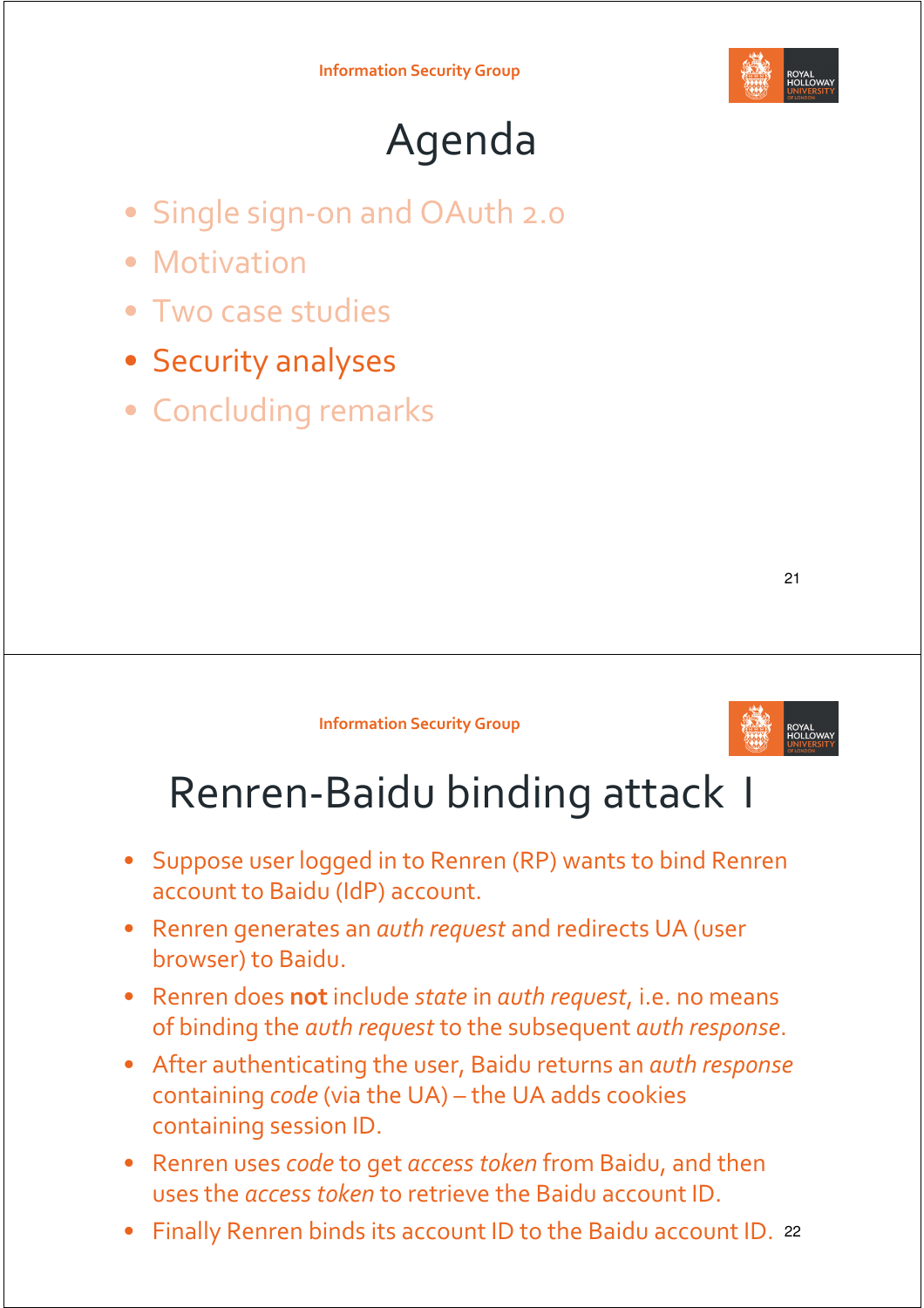

## Renren-Baidu binding attack II

- Because no *state* value, attacker could replace the *code* in the *auth response* with a *code* generated by Baidu for a separate attacker-initiated interaction.
- Then the user ID that Renren later retrieves from Baidu will be attacker's ID not the user's ID.
- This means Renren will bind the attacker's Baidu ID with the user's Renren ID.
- Catastrophe!
- We tested this using a XSRF approach to perform the substitution, and it worked.

23

**Information Security Group**



#### Renren-China Mobile binding attack

- In this case, both *auth request* and *auth response* contain a *state* value.
- However, *state* value is the same for multiple requests and responses (always '9').
- Thus an attack almost identical to the Renren-Baidu attack works, enabling binding of attacker's China Mobile account to victim's Renren account.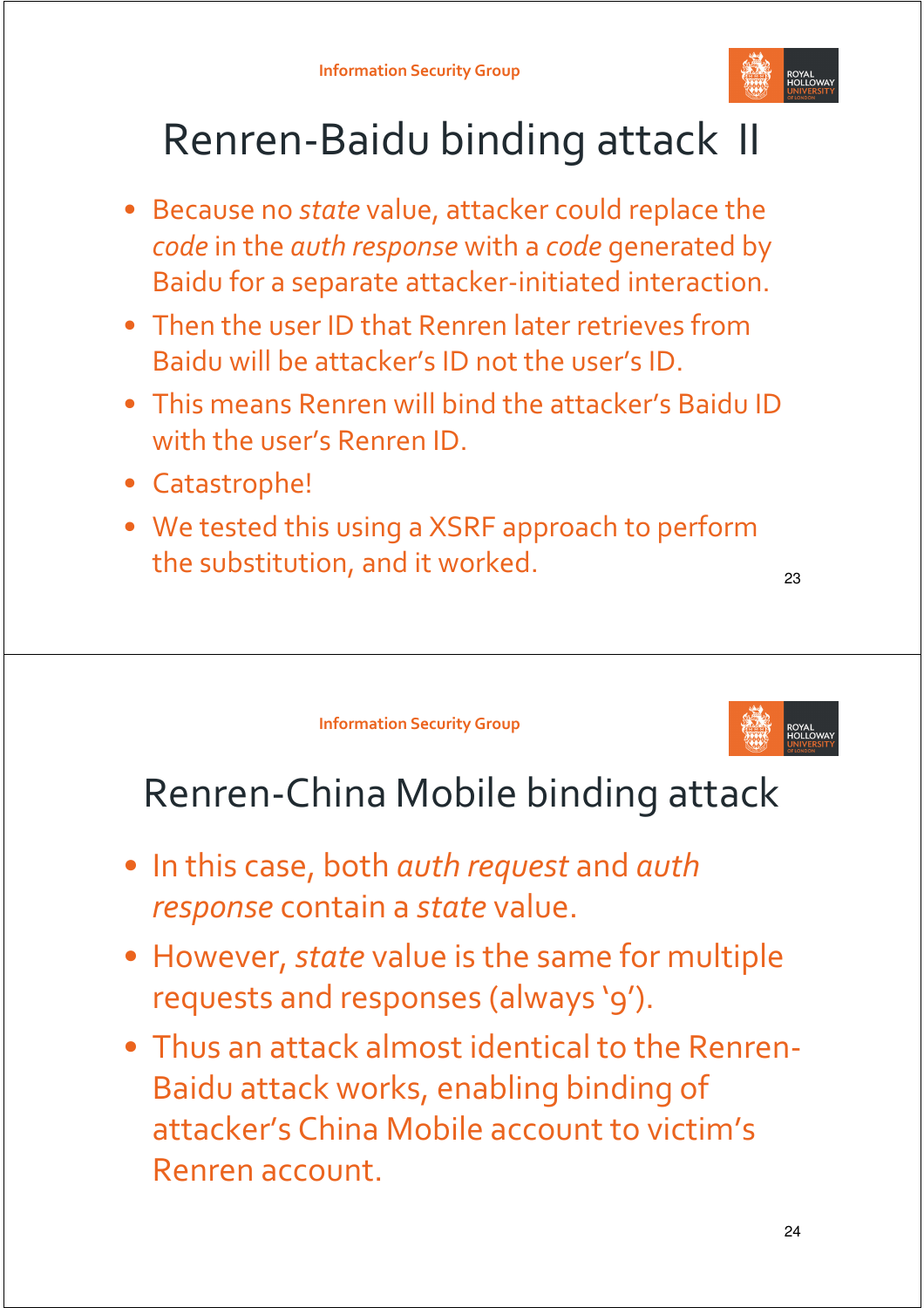

# Generic Ctrip binding attack I

- Looked at Renren-Ctrip binding process (Renren acting as IdP).
- No *state* value in *auth request*.
- However, *code* substitution attack did not work (not sure why).
- We observed that the initial HTTP request contained a *Uid* (a Ctrip-generated user ID).
- We speculated that is we replaced the *Uid* in an attackergenerated request with a victim's *Uid*, then it might be possible to force Ctrip to bind the attacker's IdP account to the victim's Ctrip account.

25

**Information Security Group**



## Generic Ctrip binding attack II

- We tried it and it worked!
- We analysed this further, and found it would work with many IdPs working with Ctrip.
- The Ctrip implementation contained logic flaws.
- Getting *Uid* values for victims is simple using the Ctrip user forum.
- **In all our attacks we used specially created accounts (no 'real' accounts were hacked).** <sup>26</sup>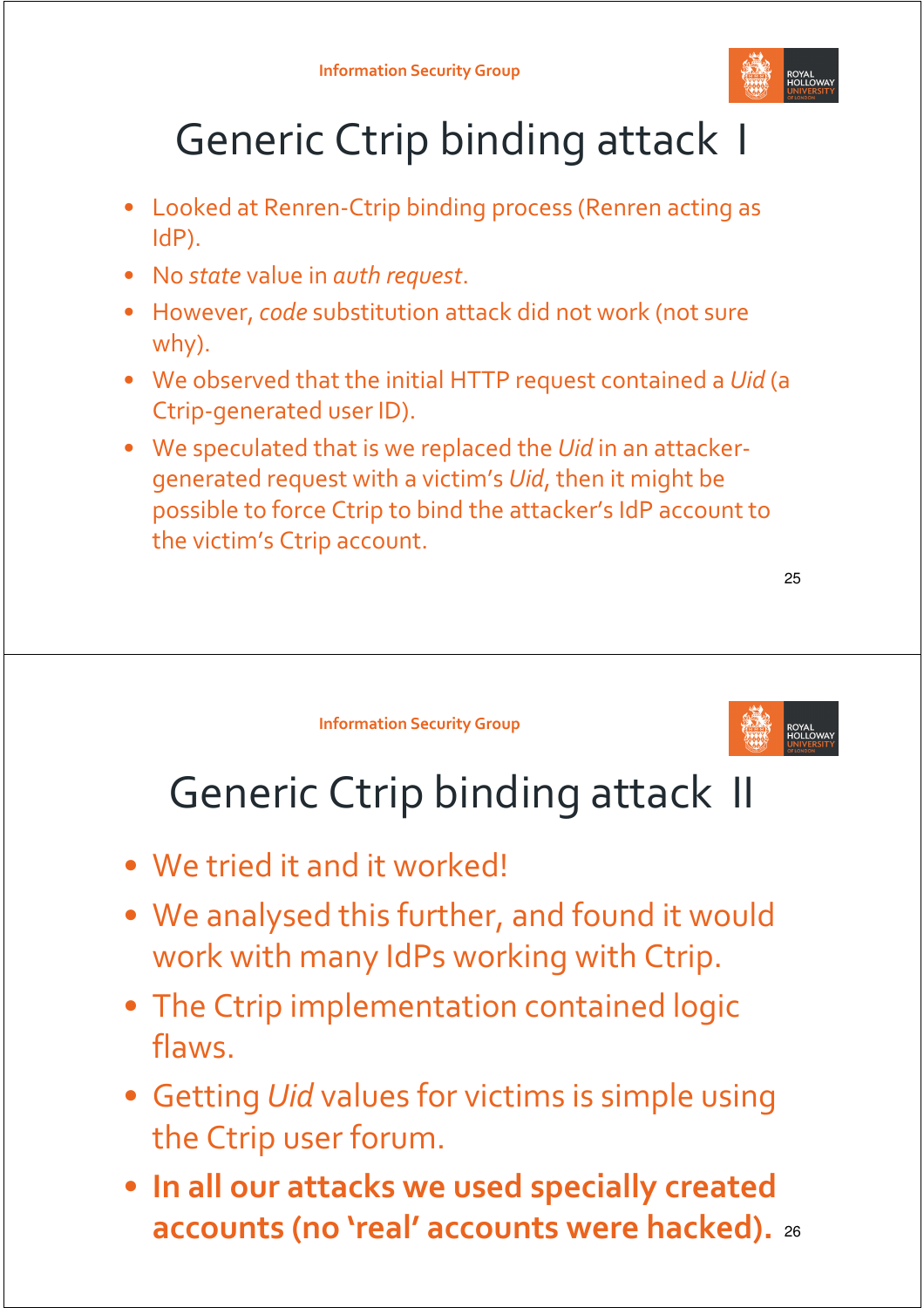

## Agenda

- Single sign-on and OAuth 2.0
- Motivation
- Two case studies
- Security analyses
- Concluding remarks

27

**Information Security Group**



#### **Disclosures**

- We notified all the affected RPs and IdPs earlier this year, several months before publication of our results.
- We got a mixed response most major sites fixed the problems and thanked us.
- However, some sites denied that our attacks were a problem ...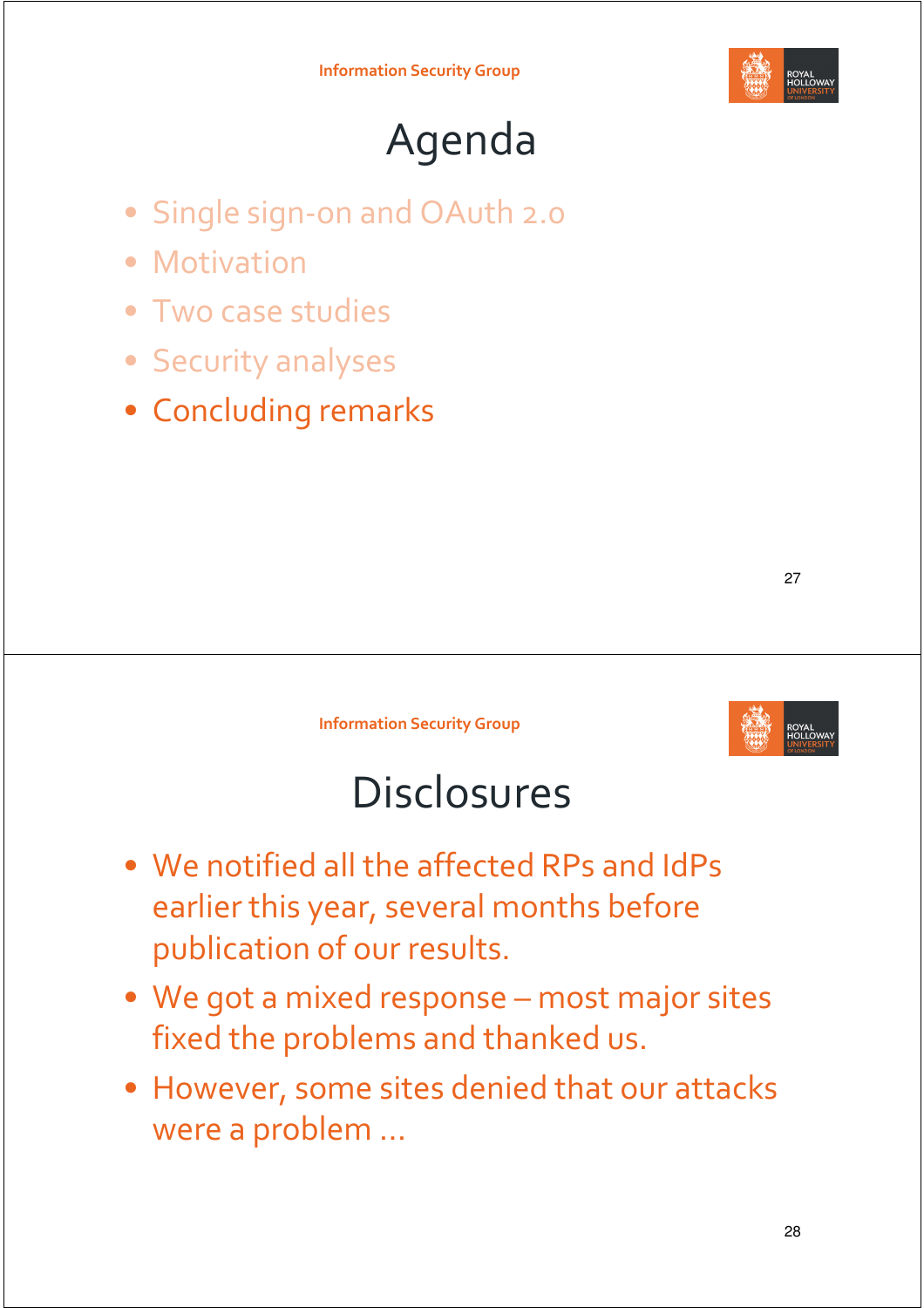

# Reasons for problems

- Perhaps the single most important reason that these attacks arise is because of the lack of standards for OAuth 2.0-based SSO and identity federation.
- This is now partly addressed by OpenID Connect, which builds a standardised identity layer on top of OAuth 2.0.

**Information Security Group**



#### Recommendations

- In absence of clear standards, guidance from IdPs critical.
- Some IdPs did not clarify use of *state*, and did not even include *state* in their sample code.
- Consequences of not using *state* value were not made clear to RPs.
- Have published detailed list of recommendations for IdPs and RPs.